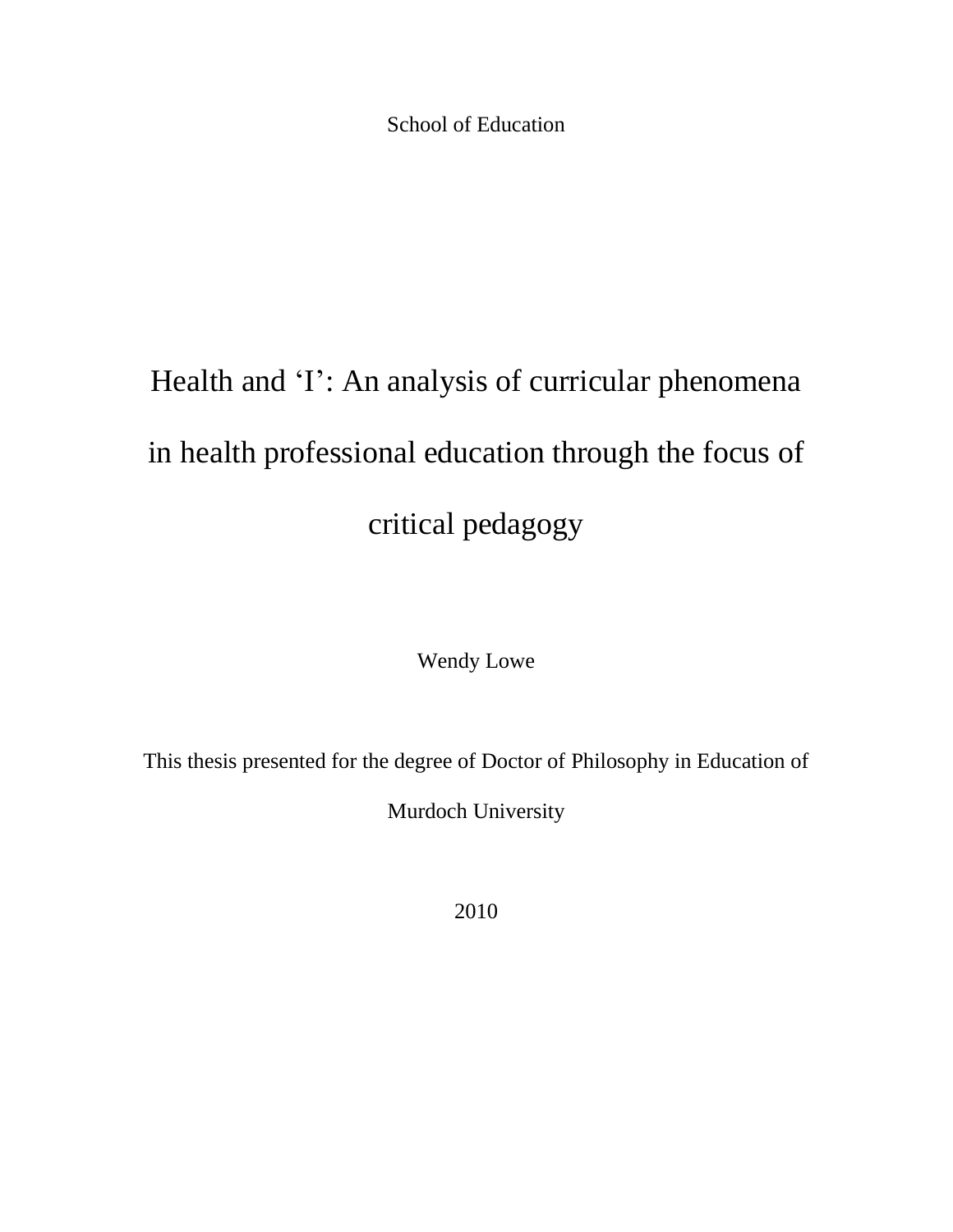## **Declaration**

I declare that this thesis is my own account of my research and contains as its main content work which has not been previously submitted for a degree at any tertiary education institution.

Wendy Lowe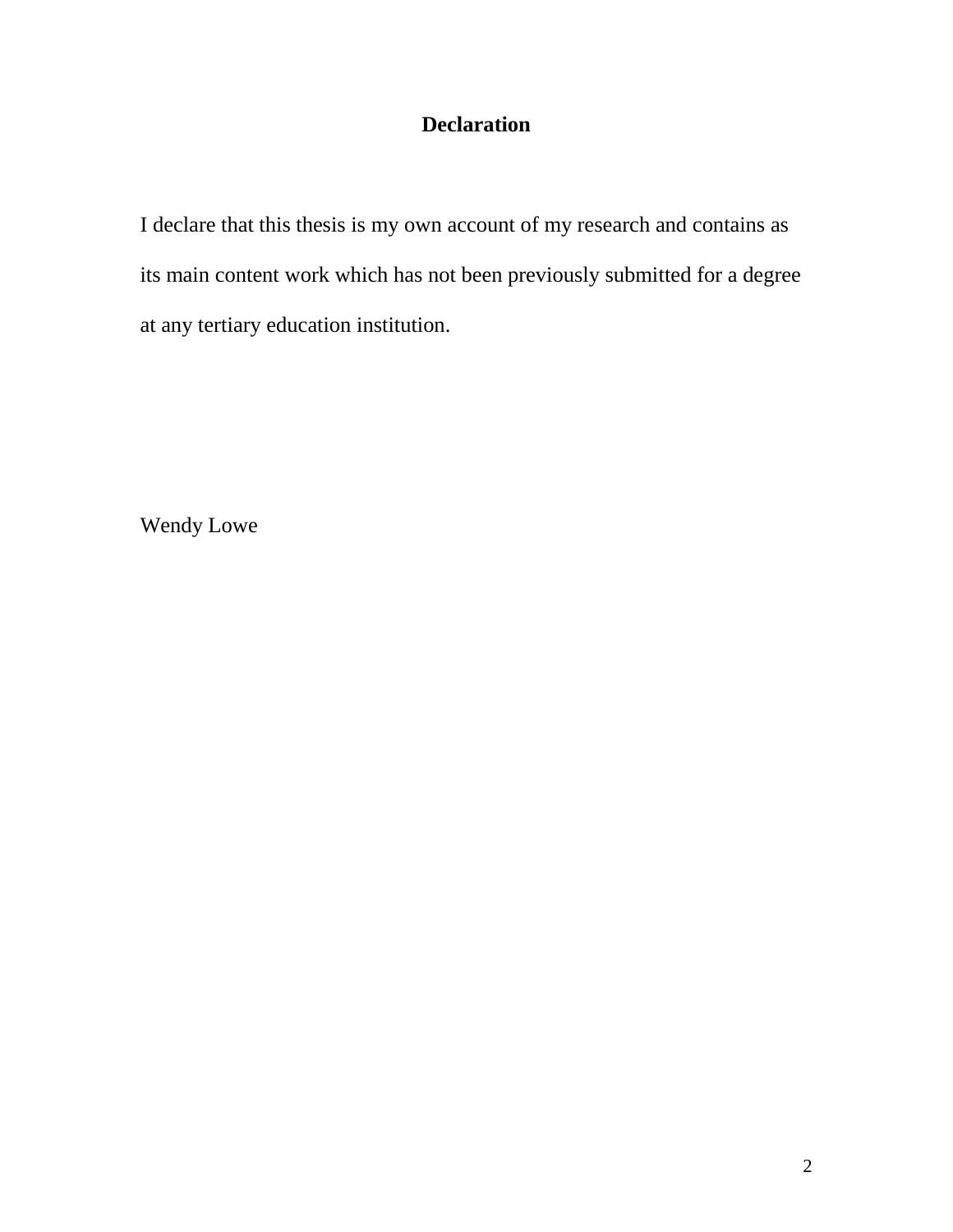#### **ACKNOWLEDGEMENTS**

I would like to thank the participants who took part in the study, for generously giving their time and energy whilst working under such huge constraints. I would also like to thank Dr. Irene Styles, Dr. Dorit Maor and Dr. Wayne Martino for their help in supervising this project at different times. I especially thank Dr. James Bell and Dr. Jane Pearce for their ongoing clarity, encouragement and support in seeing this project to the end. Coming in at the end of a research process cannot have been easy and I appreciate their commitment to me. I thank Dhara Stuart for being there with me and I would especially like to thank my family, Patrick, Ellen and Lauren for their continued support and encouragement throughout the journey of this study.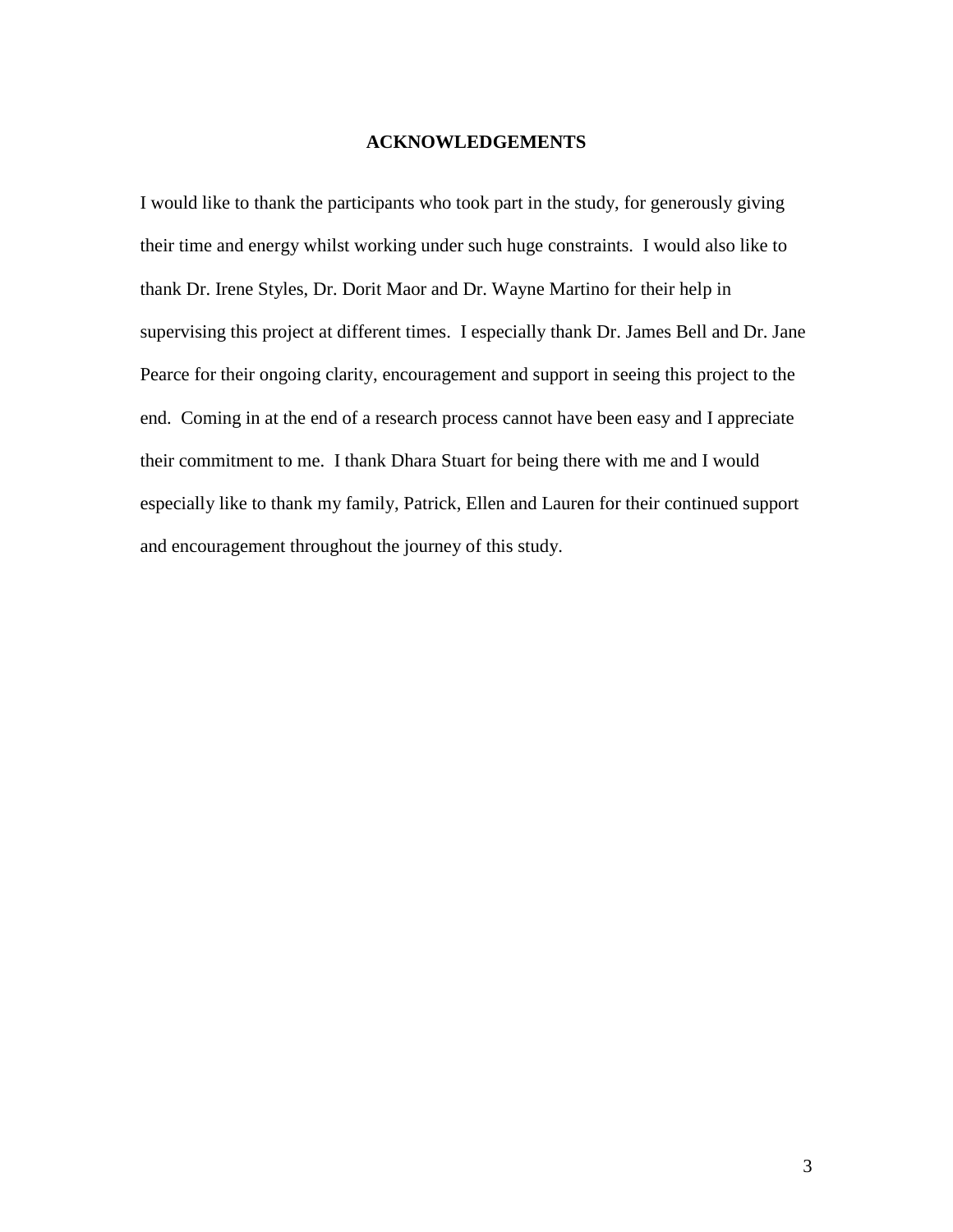#### ABSTRACT

The education of health professionals is based on a series of discourses of professionalism that privilege notions of control and choice (Riggs, 2004a; Titchen and Higgs, 2001). These discourses are expressed through both explicit and implicit curricula, which encourage the enactment of a particular construction of the "self" of both health professionals and clients or patients. This thesis adopts a feminist poststructural analysis of relations of power to explore some of the effects of the enactment of these curricula, drawing on three case studies of education in rural health settings and interviews with 17 health workers.

The results indicate that the enactment of these curricula seems to produce a particular sense of self for health workers – one that is bound up with notions of control and choice, and one that may require struggle on an inner level with the self-regulation and selfpolicing (O"Grady, 2005) required to fit this norm. The struggle for female health workers to link the abstract theorizing with the actualities of their lives (Williams, 2002) seems to produce a paradoxical type of relationship with themselves and their clients. On one hand there is a discourse of conformity, compliance and obedience, which suggests more of a slippage of self while at the same time the expert-novice relationship characterizing the health professionals" interaction with clients emphasizes autonomy, control and empowerment of self. Further, while health workers see themselves as having high levels of internal locus of control this is in direct contrast to the helplessness and powerlessness they experience at work, and revealed through the research.

4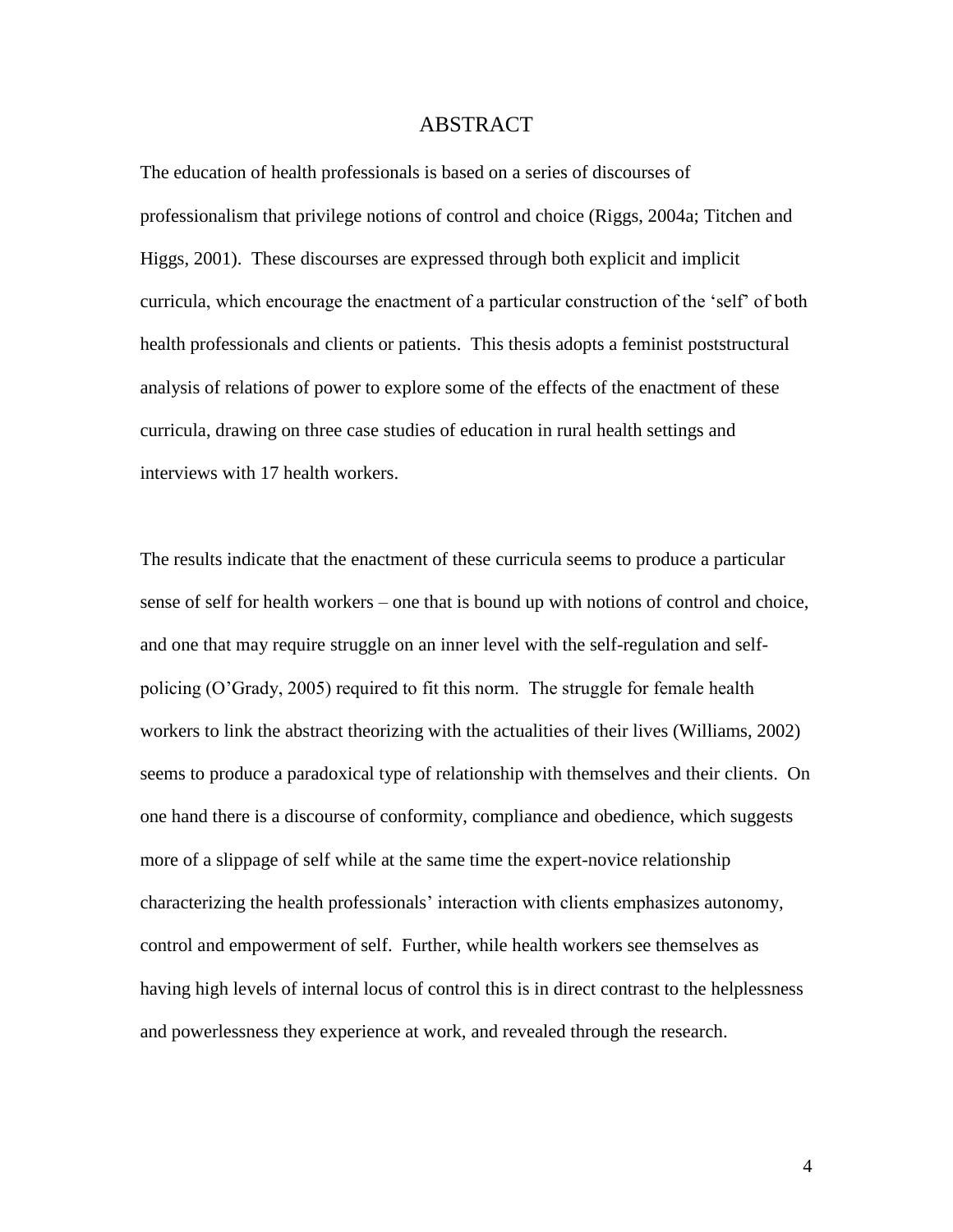The curriculum reform taking place within all health professional education at the moment emphasizes evidence-based practice and scientific content, and thus reinforces the dominant norm of the neo-liberal individual capable of self-regulation and selfpolicing. This research suggests the limitations of this approach, given the practices of power that continue to disadvantage women in general and patients in particular in relation to their health and the institution.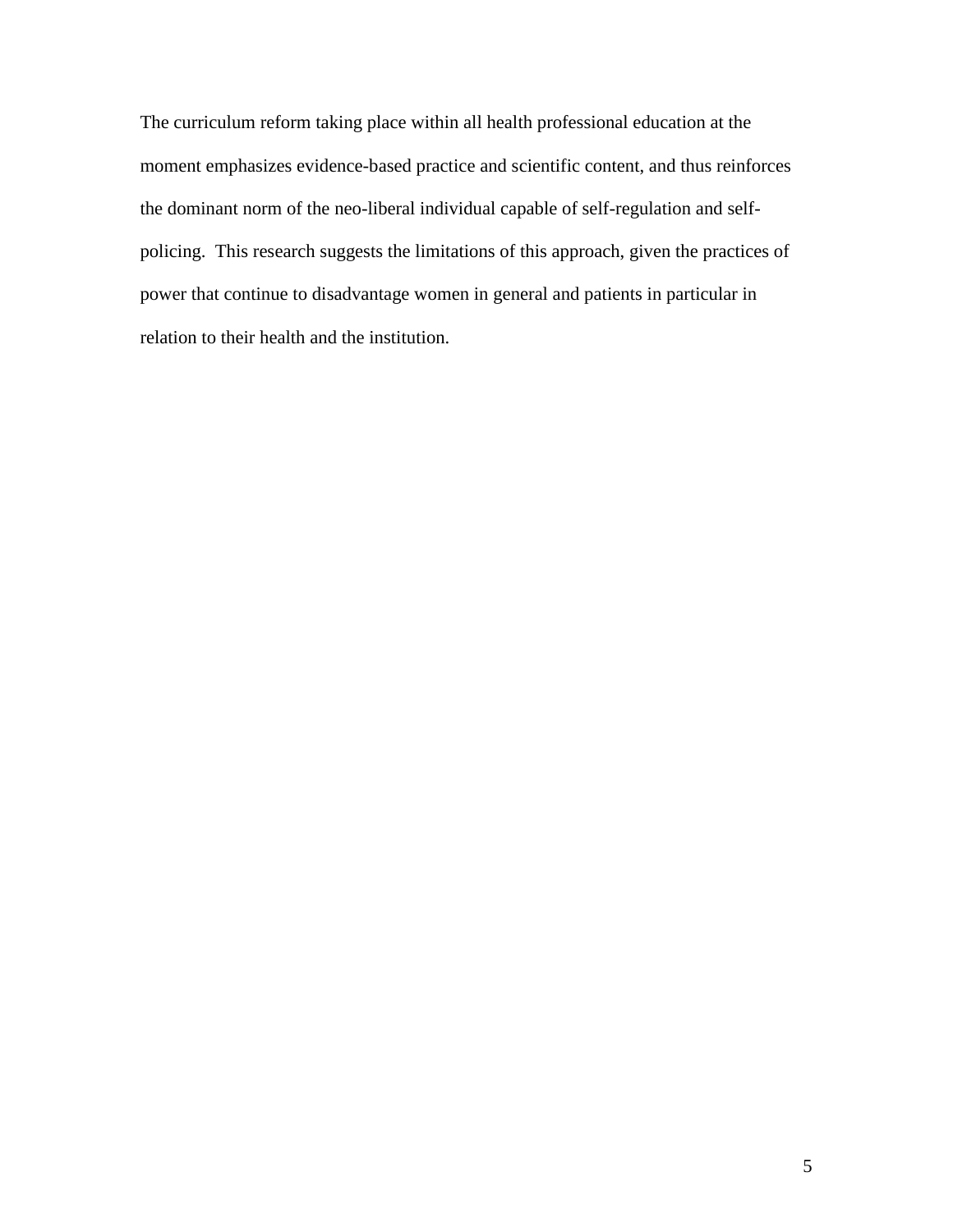### **CONTENTS**

| <b>CHAPTER</b><br><b>PAGE</b> |                                                          |                                                               |    |  |
|-------------------------------|----------------------------------------------------------|---------------------------------------------------------------|----|--|
| 1.0                           |                                                          | Introduction                                                  | 15 |  |
|                               | 1.1                                                      | My motivation                                                 | 24 |  |
|                               | 1.2                                                      | Aims                                                          | 29 |  |
|                               | 1.3                                                      | Major research questions                                      | 30 |  |
|                               | 1.4                                                      | Context of study                                              | 32 |  |
|                               | 1.5                                                      | The neo-liberal context of health service delivery            | 34 |  |
|                               | 1.6                                                      | The training context                                          | 44 |  |
|                               | 1.7                                                      | Thesis overview                                               | 50 |  |
|                               |                                                          |                                                               |    |  |
| 2.0                           | Sites of change in educational and health theories<br>56 |                                                               |    |  |
|                               | 2.1                                                      | Predictive and understanding models of learning and health 69 |    |  |
|                               |                                                          | Health locus of control<br>2.1.1                              | 71 |  |
|                               |                                                          | 2.1.2<br>Social cognitive theory                              | 79 |  |
|                               |                                                          | Cognitive theories of learning<br>2.1.3                       | 82 |  |
|                               |                                                          | Affective theories of learning<br>2.1.4                       | 85 |  |
|                               |                                                          | The 3P model of learning<br>2.1.5                             | 86 |  |
|                               |                                                          | Summary of predictive learning theories<br>2.1.6              | 87 |  |
|                               | 2.2                                                      | Theories of learning to assist understanding                  | 92 |  |
|                               |                                                          | 2.2.1<br>Sociocultural theories of learning                   | 92 |  |
|                               |                                                          | Relational pedagogy<br>2.2.2                                  | 92 |  |
|                               |                                                          | 2.2.3<br>Biopsychosocial model of health                      | 95 |  |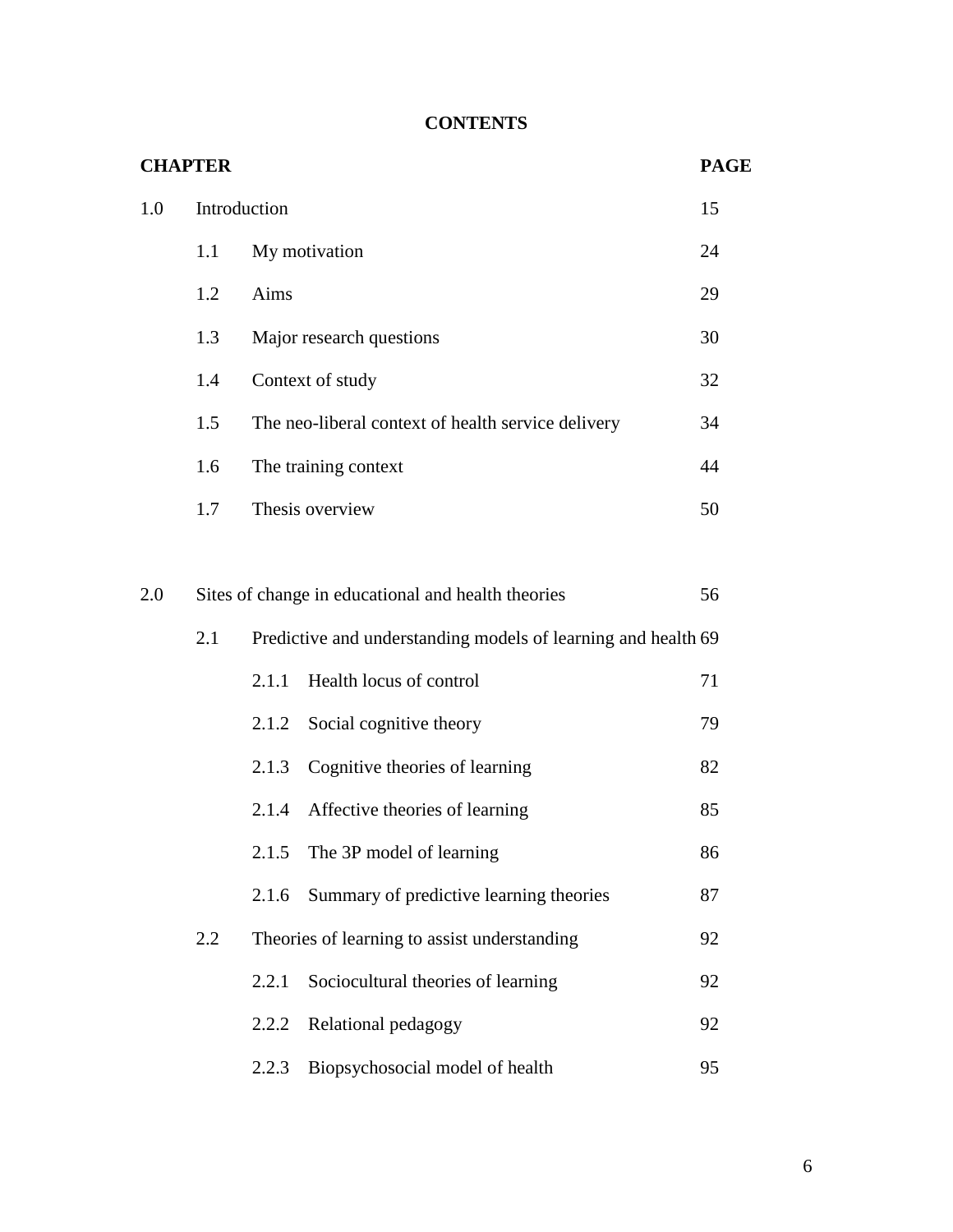|     | 2.2.4                                           | Critical summary of understanding lines of inquiry  |     |  |  |
|-----|-------------------------------------------------|-----------------------------------------------------|-----|--|--|
|     |                                                 | in health                                           | 99  |  |  |
| 2.3 |                                                 | Emancipatory theories of learning                   | 101 |  |  |
|     | 2.3.1                                           | Critical pedagogy                                   | 103 |  |  |
|     | 2.3.2                                           | Reflective practice                                 | 108 |  |  |
|     | 2.3.3                                           | Socioeconomic determinants of health                | 111 |  |  |
|     | 2.3.4                                           | Summary and critique of emancipatory theories of    |     |  |  |
|     |                                                 | learning and health                                 | 119 |  |  |
|     | 2.3.5                                           | Indigenous health in Australia                      | 122 |  |  |
| 2.4 |                                                 | Deconstructive models of learning                   | 129 |  |  |
|     | 2.4.1                                           | Poststructuralism and learning                      | 130 |  |  |
|     | 2.4.2                                           | Postmodernism and learning                          | 133 |  |  |
|     | 2.4.3                                           | Deconstructive lines of inquiry in health           | 136 |  |  |
| 2.5 |                                                 | Summary of main points                              | 139 |  |  |
| 2.6 | Literature on health professional education and |                                                     |     |  |  |
|     |                                                 | professional practice                               | 140 |  |  |
|     | 2.6.1                                           | Pedagogy of health professionals                    | 141 |  |  |
|     |                                                 | 2.6.1.1 Patients as teachers                        | 142 |  |  |
|     |                                                 | 2.6.1.2 Reflective learning in health professionals | 144 |  |  |
|     |                                                 | 2.6.1.3 Critical summary of health professional     |     |  |  |
|     |                                                 | pedagogy                                            | 149 |  |  |
|     | 2.6.2                                           | Professionalism or professional craft knowledge     | 150 |  |  |
|     |                                                 | 2.6.2.1 Professional practice                       | 150 |  |  |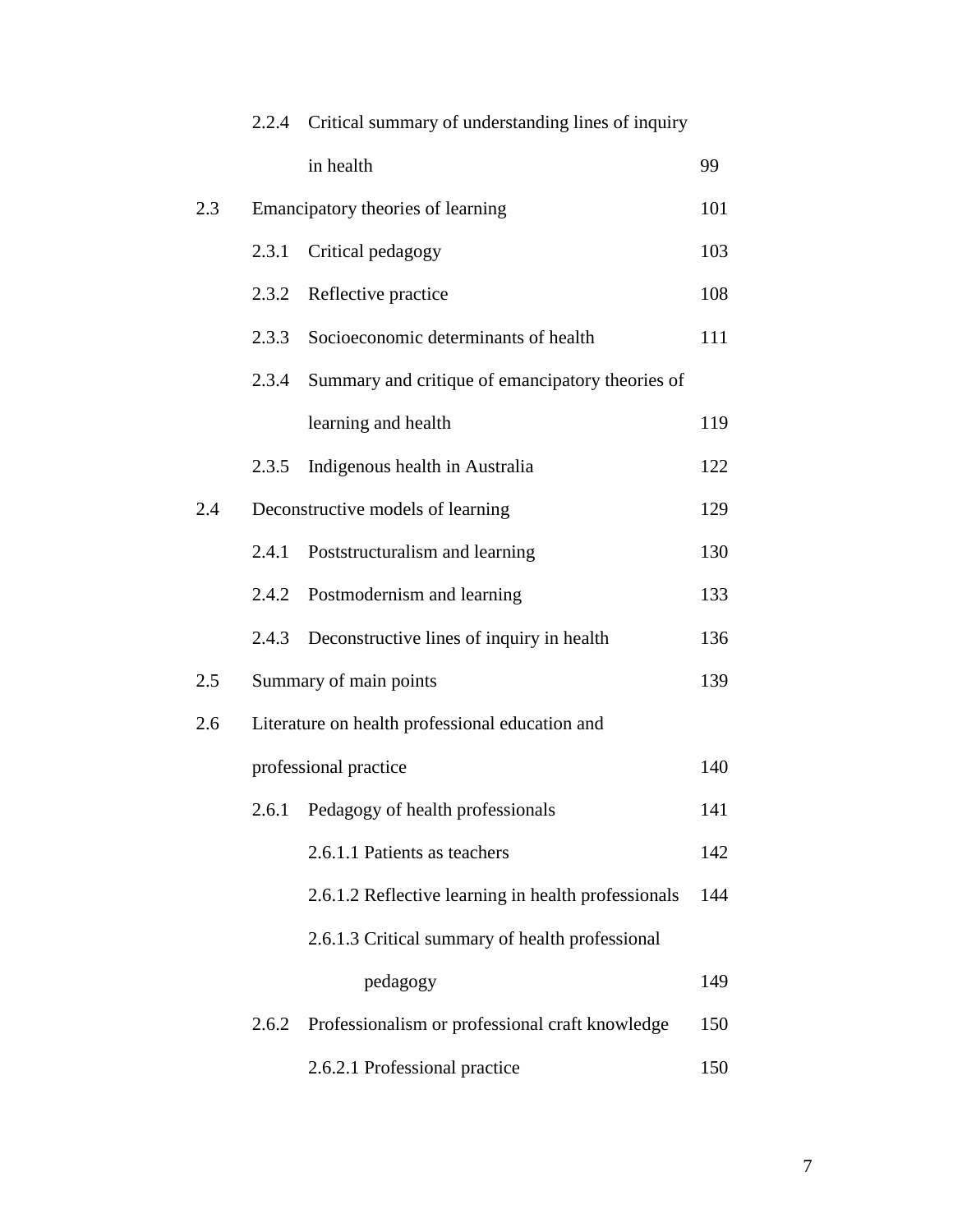|     |     |              | 2.6.2.2 Summary of the literature on professional       |     |
|-----|-----|--------------|---------------------------------------------------------|-----|
|     |     |              | Practice                                                | 156 |
|     |     | 2.6.3        | Personal knowledge as part of professional practice 157 |     |
|     |     |              | 2.6.3.1 Personal knowledge                              | 157 |
|     |     |              | 2.6.3.2 Summary of personal knowledge                   | 164 |
|     | 2.7 |              | Summary of main points on professional practice         | 164 |
| 3.0 |     | Methodology  |                                                         | 167 |
|     | 3.1 | Introduction |                                                         | 167 |
|     | 3.2 |              | Research methodologies                                  | 168 |
|     |     | 3.2.1        | Critical pedagogy                                       | 175 |
|     |     | 3.2.2        | Discourse analysis                                      | 176 |
|     |     | 3.2.3        | Reflexivity                                             | 179 |
|     | 3.3 |              | Stages in reflexive cycle                               | 184 |
|     | 3.4 |              | Products of the reflexive cycle                         | 187 |
|     |     | 3.4.1        | Critical incident 1                                     | 187 |
|     |     | 3.4.2        | Concept map of the literature                           | 188 |
|     |     | 3.4.3        | Structured analysis of the case studies                 | 194 |
|     |     | 3.4.4        | Epistemological intertextuality                         | 197 |
|     |     | 3.4.5        | Thematic analysis                                       | 197 |
|     | 3.5 | Method       |                                                         | 199 |
|     |     | 3.5.1        | Aim and research questions                              | 200 |
|     |     | 3.5.2        | Case studies                                            | 202 |
|     |     |              | 3.5.2.1 Case Study 1 – Manual Handling Training         | 204 |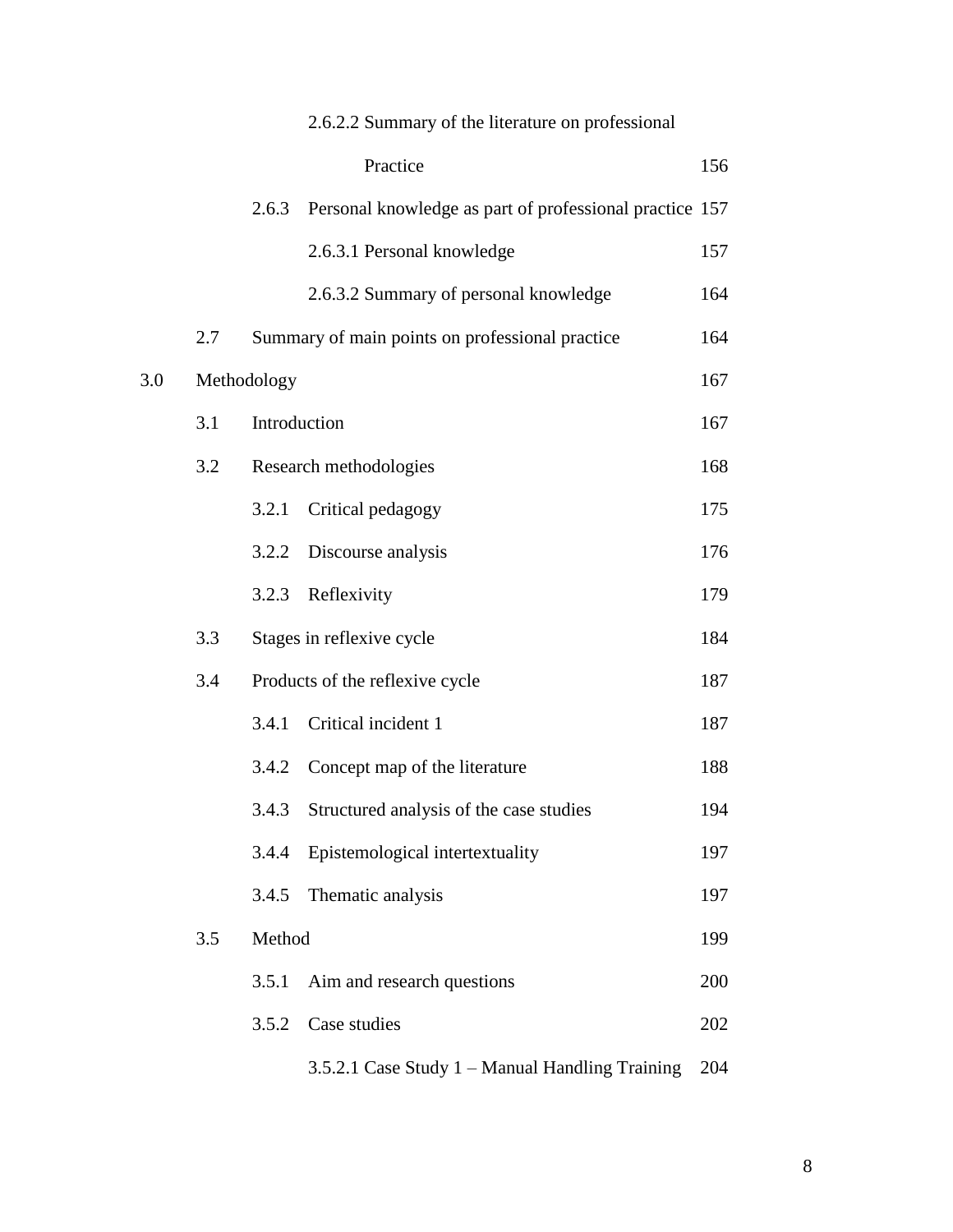|     |                  | 3.5.2.2 Case Study 2 - Physical Activity Health               |     |
|-----|------------------|---------------------------------------------------------------|-----|
|     |                  | Education                                                     | 205 |
|     |                  | 3.5.2.3 Case Study 2 – Therapy Assistant Training             | 206 |
|     | 3.5.2            | Interviews                                                    | 207 |
| 4.0 |                  | Theory making and social practice: becoming a critical health |     |
|     | professional     |                                                               | 210 |
| 5.0 |                  | Three Case Studies of training within rural health            | 222 |
|     | 5.1 Introduction |                                                               | 222 |
|     | 5.2 Case studies |                                                               | 225 |
|     | 5.2.1            | Case Study $1 -$ Manual handling training                     | 225 |
|     | 5.2.2            | Case Study $2$ – Physical activity health education           | 236 |
|     |                  | 5.2.3 Case Study 3 – Therapy Assistant Training               | 251 |
|     |                  | 6.0 Practices of self within health professionals' practice   | 268 |
|     | 6.1 Introduction |                                                               | 268 |
|     |                  | 6.2 Technologies of the self                                  | 276 |
|     | 6.2.1            | Workers' understanding of themselves                          |     |
|     |                  | and the work they do                                          | 276 |
|     | 6.2.2            | Workers' understanding of health and                          |     |
|     |                  | well-being                                                    | 282 |
|     | 6.2.3            | Self-regulation through subjectification                      | 298 |
|     | 6.2.4            | Truth and reality and their effects on ourselves              | 301 |
|     | 6.2.5            | Embodiment and the juncture between human                     |     |
|     |                  | agency and structural constraint                              | 306 |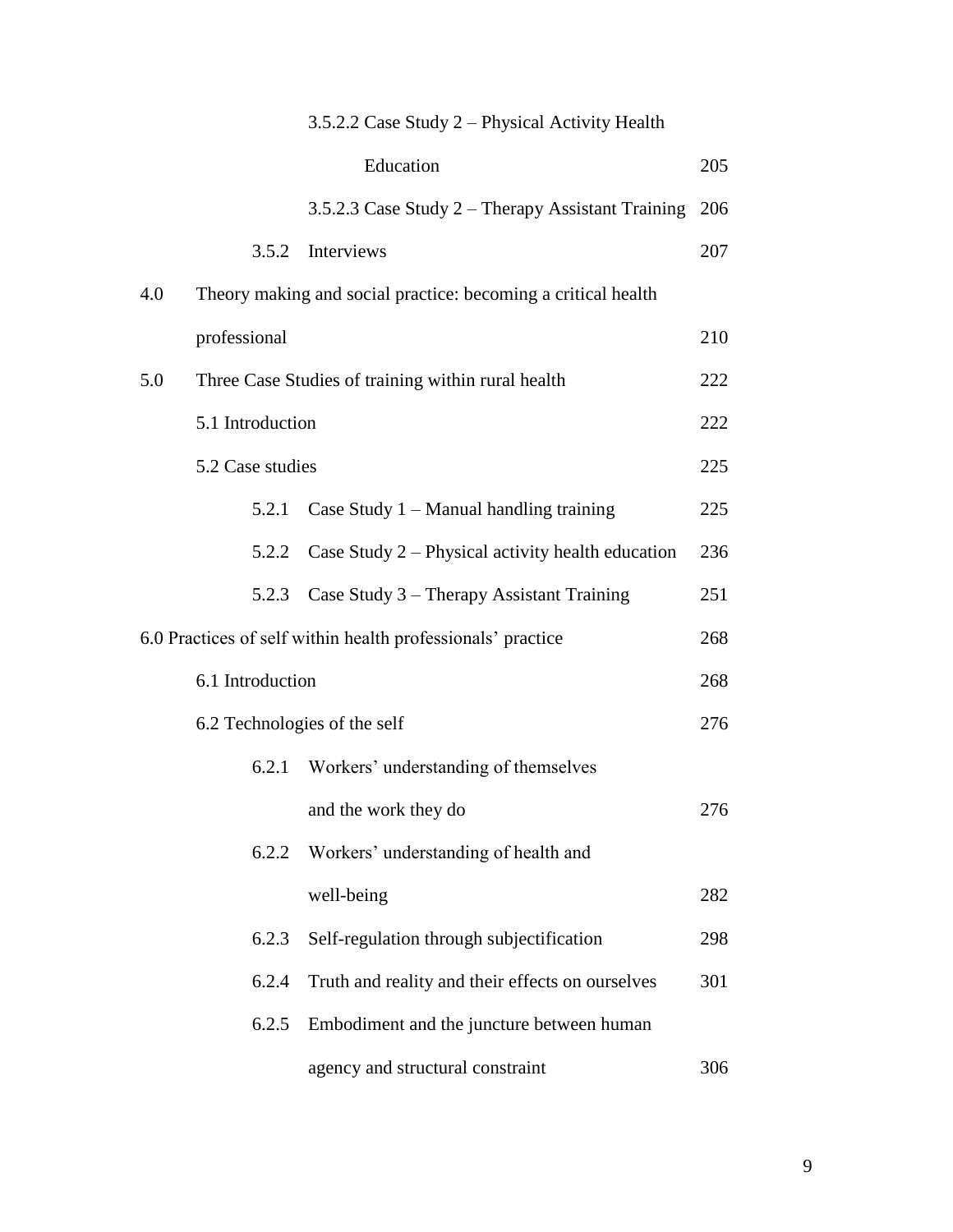|              | 6.3 Power/knowledge   |                                                                        | 316 |
|--------------|-----------------------|------------------------------------------------------------------------|-----|
|              | 6.3.1                 | Understanding of power relations in their field                        | 316 |
|              | 6.3.2                 | Reproduction of relations of power in training                         | 324 |
|              | 6.3.3                 | Reinscribing systems of power through training                         |     |
|              |                       | discourse                                                              | 326 |
|              | 6.4 Critical pedagogy |                                                                        | 336 |
| 6.5 Summary  |                       |                                                                        | 342 |
|              |                       |                                                                        |     |
|              |                       | 7.0 Reinscribing the professional self through the 'sea' of critical   |     |
| pedagogy     |                       |                                                                        | 346 |
|              | 7.1 Introduction      |                                                                        | 346 |
| 7.2 Absences |                       |                                                                        | 350 |
|              | 7.2.1                 | Absence of relational pedagogy                                         | 354 |
|              | 7.2.2                 | Absence of reflection back of subjective experience 367                |     |
|              | 7.2.3                 | Lack of acknowledgement of relations of power                          | 388 |
|              | 7.2.4                 | Being, subjectivity, narratives and health                             |     |
|              |                       | professional practice                                                  | 394 |
|              |                       | 7.3 Suggestions for further research and recommendations for           |     |
|              | practice              |                                                                        | 406 |
|              |                       | 8.0 Breaking the silence in health professional practice: complexities |     |
| of the 'I'   |                       |                                                                        | 412 |
| 8.1          | Introduction          |                                                                        | 412 |
| 8.2          |                       | Review of main results                                                 | 414 |

10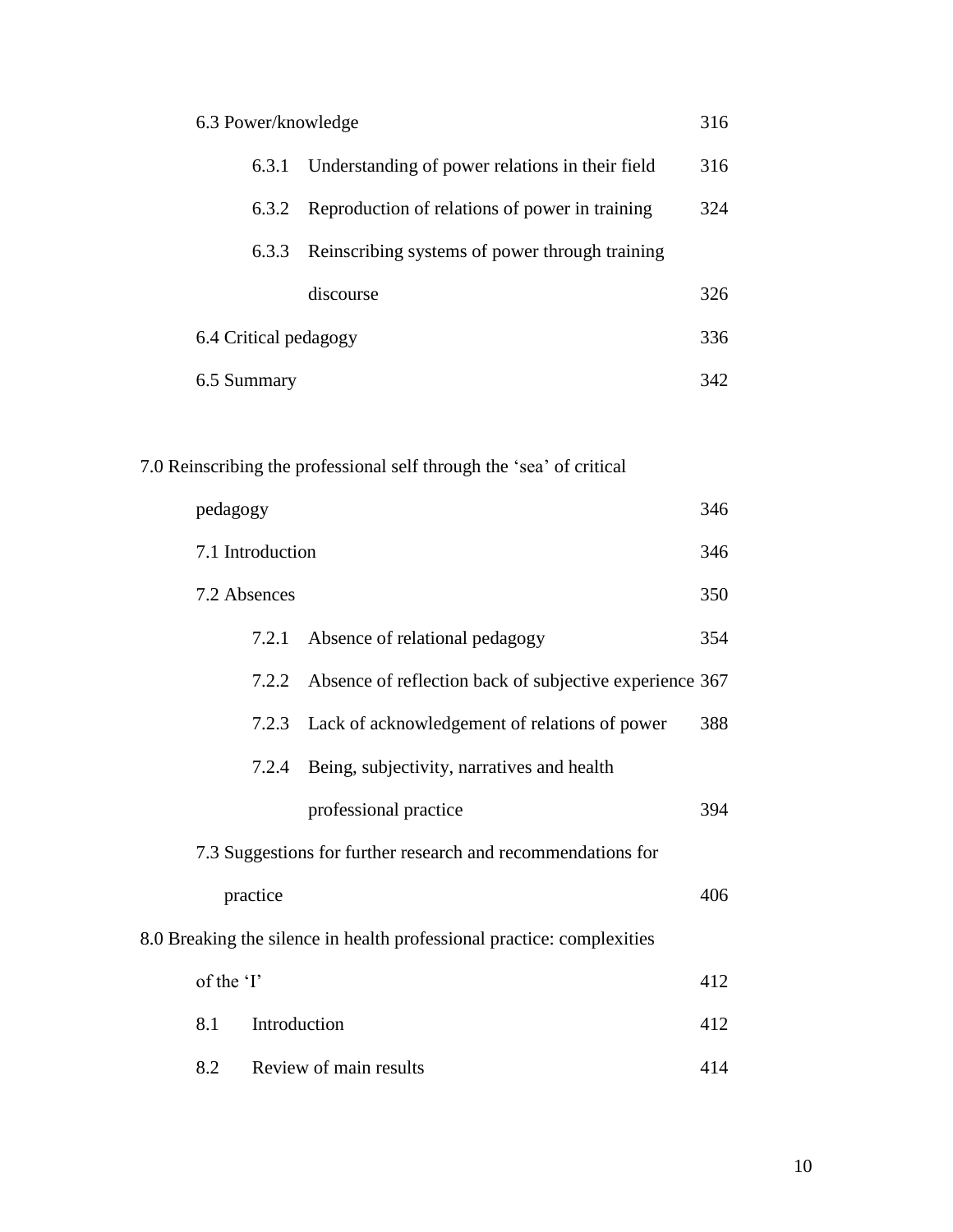|      |                                                           | 8.2.1      | Case Study One – Manual Handling Training               | 414 |
|------|-----------------------------------------------------------|------------|---------------------------------------------------------|-----|
|      |                                                           | 8.2.2      | Case Study Two - Physical Activity Health               |     |
|      |                                                           |            | Education                                               | 415 |
|      |                                                           | 8.2.3      | Case Study Three – Therapy Assistant Training           | 416 |
|      |                                                           | 8.2.4      | Interviews                                              | 416 |
|      |                                                           | 8.2.5      | Self as researcher                                      | 418 |
|      |                                                           | 8.2.6      | Summary                                                 | 419 |
|      | 8.3                                                       |            | Major contributions to knowledge of research            | 420 |
|      | 8.4                                                       |            | Strengths of research                                   | 424 |
|      | 8.5                                                       |            | Limitations of research                                 | 426 |
|      | 8.6                                                       |            | Recommendations for research                            | 429 |
|      | 8.7                                                       |            | Concluding thoughts                                     | 431 |
|      |                                                           |            |                                                         |     |
|      | 9.0 References                                            |            |                                                         | 436 |
|      |                                                           |            |                                                         |     |
| 10.0 | Appendices                                                |            |                                                         | 462 |
|      |                                                           |            | 10.1 Table 4: Matrix of epistemologies                  | 463 |
|      | 10.2Interviews - Letters to Managers, Information Sheets, |            |                                                         |     |
|      |                                                           |            | Letter of Consent, and Interview Questions              | 468 |
|      |                                                           |            | 10.3 Analysis of curricular phenomena – meta-curriculum |     |
|      |                                                           | statements |                                                         | 472 |
|      |                                                           |            | 10.4 Analysis of curriculum phenomenon                  | 474 |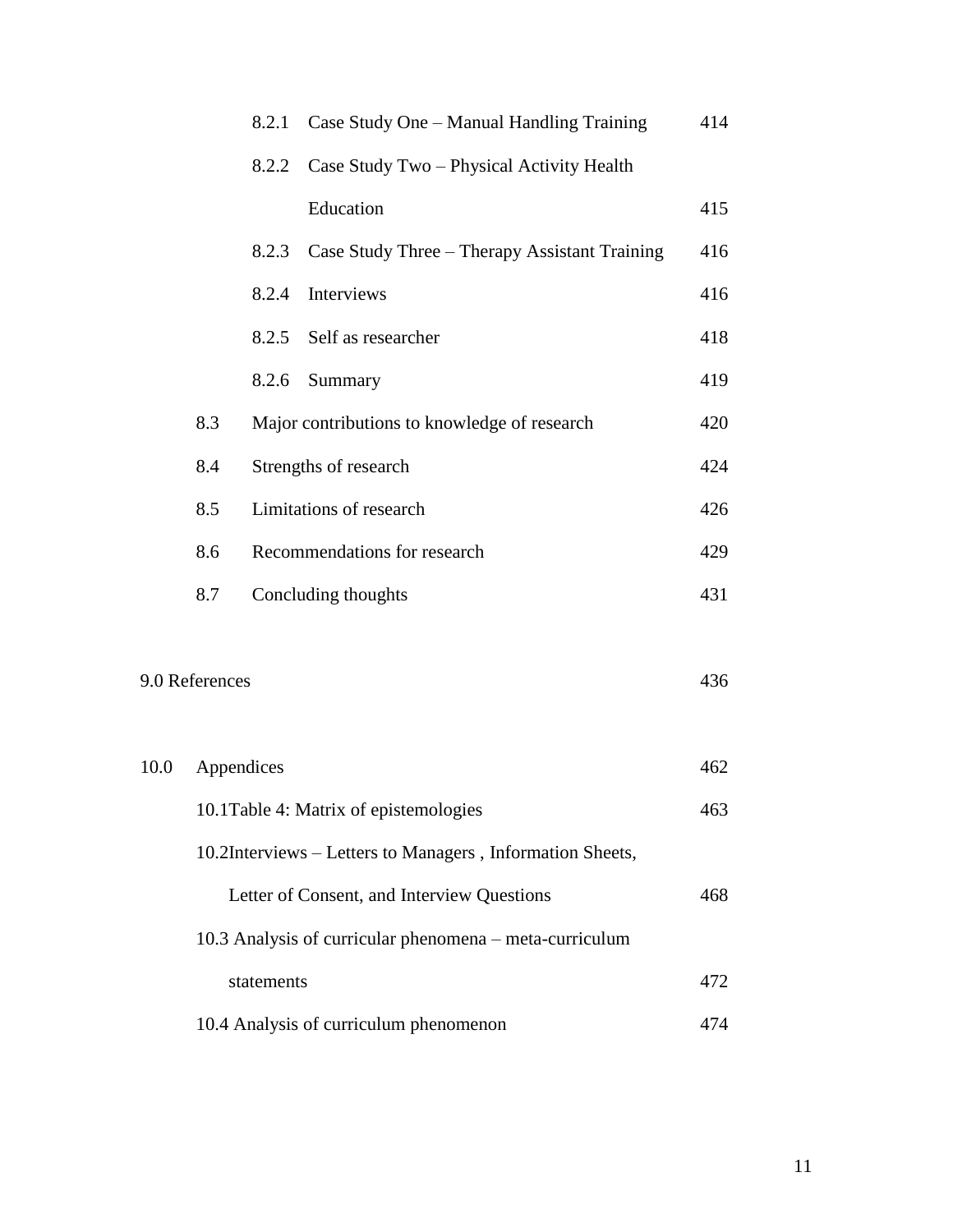### **LIST OF FIGURES**

#### **PAGE**

| Figure 1.1 | Schemata showing structure and themes of thesis                   | 20          |
|------------|-------------------------------------------------------------------|-------------|
| Figure 3.1 | Adaptation of Usher, Bryant and Johnston's (1997)                 |             |
|            | model of the research trajectory                                  | 183         |
| Figure 3.2 | Stages in iterative reflexive cycle                               | $185 - 186$ |
| Figure 3.3 | Gestalt of theoretical framework                                  | 193         |
| Figure 5.1 | An Integrative Framework - Health as a Resource                   |             |
|            | - A Model of Learning/Healing                                     | 239         |
| Figure 5.2 | Foucault's (1994) Three Epistemological Regions                   |             |
|            | covering the domain of the human sciences as                      |             |
|            | applied to the allied health field                                | 263         |
| Figure 7.1 | Subject formation through the dominance of positivist             |             |
|            | rhetoric in health workers                                        | 361         |
| Figure 7.2 | The neo-liberal context of health professionals' subjectivity 362 |             |
| Figure 7.3 | Subjectivity of health professionals with a revised               |             |
|            | curriculum                                                        | 365         |
| Figure 7.4 | A deconstructive/integrative framework                            | 383         |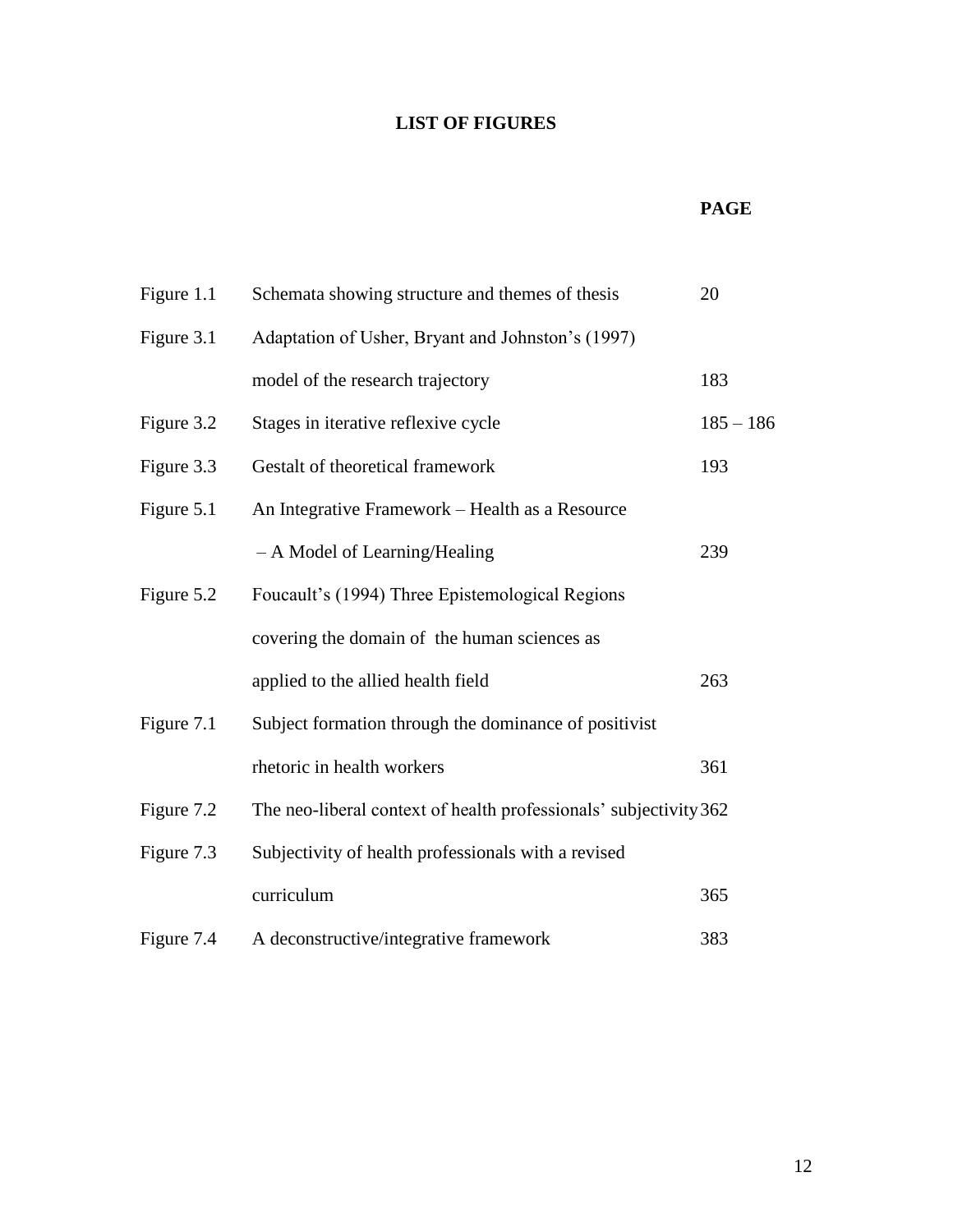### **LIST OF TABLES**

# **PAGE**

| Table 1 | Curriculum phenomenon with an emphasis on the         |     |
|---------|-------------------------------------------------------|-----|
|         | 'how' of curriculum                                   | 60  |
| Table 2 | Postpositivist Inquiry – Approaches                   | 68  |
| Table 3 | Approaches to research "How health professionals are. |     |
|         | Educated?"                                            | 174 |
| Table 4 | The Manual Handling of People Module 1                |     |
|         | <b>Transfers</b>                                      | 230 |
| Table 5 | Demographic data about the workers                    | 270 |